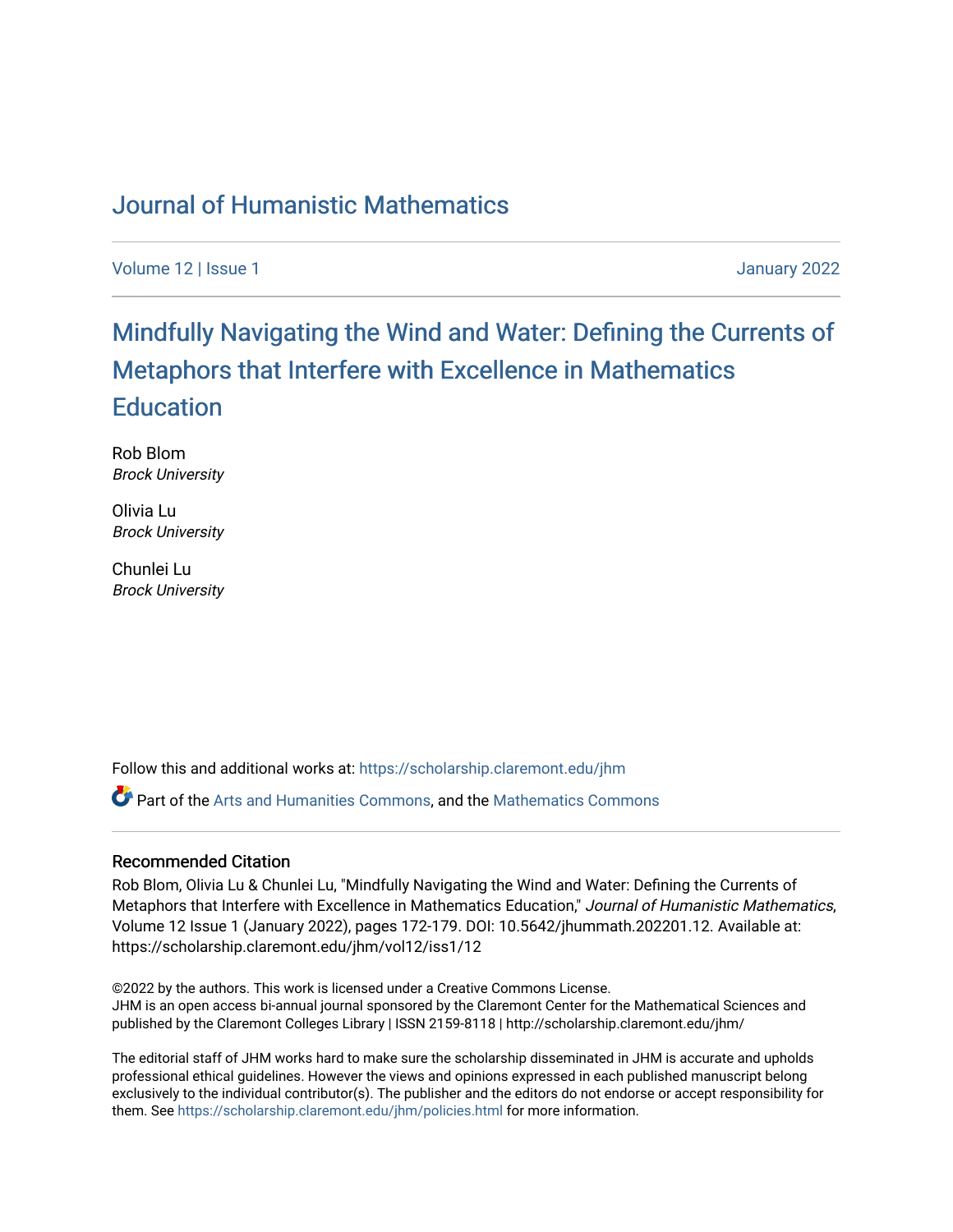## Mindfully Navigating the Wind and Water: Defining the Currents of Metaphors that Interfere with Excellence in Mathematics Education

Rob Blom

*Department of Educational Studies, Brock University, St. Catharines, Ontario, CANADA* rb09mm@brocku.ca

Olivia Lu

*Department of Educational Studies, Brock University, St. Catharines, Ontario, CANADA* ol16hd@brocku.ca

Chunlei Lu

*Department of Educational Studies, Brock University, St. Catharines, Ontario, CANADA* clu2@brocku.ca

## **Synopsis**

We bring to the forefront of educational thought a specific attitude toward the COVID-19 crisis that harnesses the symbolism of wind and water to navigate the cultural storm interfering upon our mathematical and pedagogical craft. The purpose of our paper is to open up space for opportunities in mathematics education using integral mindfulness as the rudder to readjust our bearings. More specifically, through conceptual analyses and making explicit the currents of change, disorder, and technology, we can apply discernment to these metaphors that intersect our pedagogy to re-align efforts and attitudes toward an integrated (aperspectival) culture of mathematics education. Through shared responsibility during these tumultuous times, we can once again strive toward the pursuit of excellence in mathematics education.

**Keywords:** *bifurcation, COVID-19, Daoism, mathematics education, mindfulness.*

*[Journal of Humanistic Mathematics](http://scholarship.claremont.edu/jhm/) Volume 12 Number 1 (January 2022)*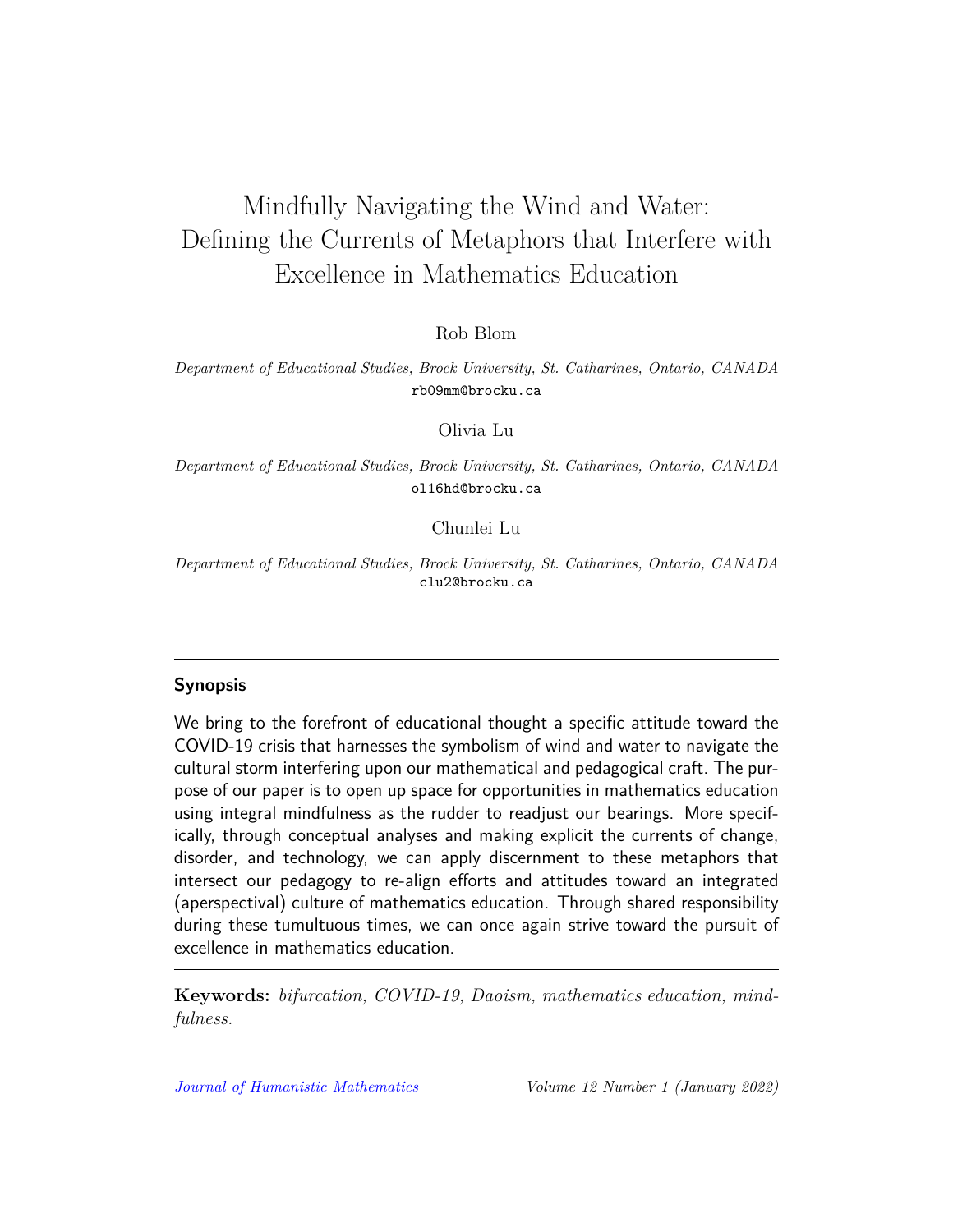### **1. Introduction**

Navigating the waters to reach a destination requires adaptation, and our timeless metaphoric tool — Eastern and Western — is to adjust our sails and move seamlessly with the wind. In the context of this paper, the "wind" refers to the implications of COVID-19 while the destination refers to the goal of excellence in mathematics education.

At present, we find ourselves in various states of intersecting turmoil (like the "wind") of inner, societal, and environment conditions. Education in Canadian provinces has continued, on and off, with province-wide onsite closures (with online alternative) and targeted partial closures due to COVID-19 — leaving many with a sense of uncertainty. Lockdowns of global cities and businesses has forced parents into the roles of teachers or mediators for better or worse. As the educational community attempts to re-organise mathematics education, the quality of online education and curriculum comes under scrutiny. The multiple closures, re-openings, and re-closures of K-12 schools and the rapid evacuation of post-secondary institutions was intended to be a temporary call to action rather than a prolonged way of life. At best, the solitude was a welcomed relief to focus on the self and its extensions (e.g., hobbies); at worst, horror stories of renewed math anxiety, cabin fever, and marred self-efficacy to teachers, parents, and students alike. For some — whether teacher, parent, and/or student — these repeated stressors are multiplied in an attempt to create meaning through the process of mathematics learning. Regardless of the position on the spectrum of stress, slogans of a new normal reverberate the socio-political landscape. The implication is that the way things were will no longer be our guiding principle moving forward through our shared crisis.

Etymologically, crisis derives from the Greek *krinein* (κρίνω) meaning to separate and decide (bifurcation); coincidentally, crisis 危机 (wēi jī) in Chinese includes 危 (danger) and 机 (chance/opportunity). The purpose of our paper is to open the space for opportunity in mathematics education using integral mindfulness (念) as the rudder to readjust our bearings through our shared turmoil. The upper character  $\hat{\varphi}$  jin (now) and the lower character  $\hat{\psi}$ xīn (heart, mind) compose 念 niàn, which captures the moment-to-moment awareness manifesting the presence of here-and-now oneness through embodied and enacted engagement [[1\]](#page-7-0).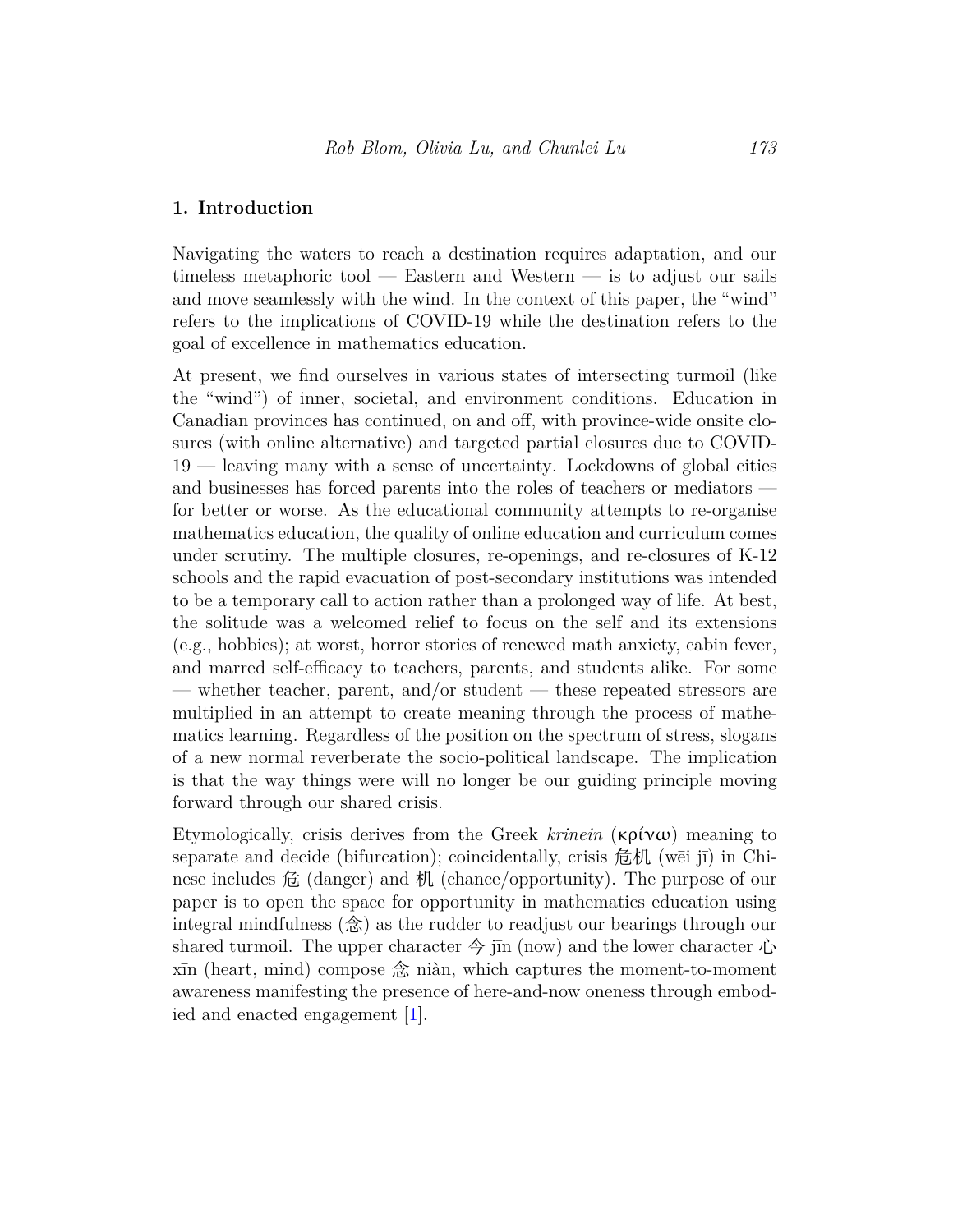## *174 Mindfully Navigating Metaphors that Interfere with Math Education*

We understand integral mindfulness in the lineage and language of Wilber [\[7\]](#page-7-1) as a process of discernment which mindfulness can be ascribed aposteriori rather than as a generalised method of meditation alone. To discern comes from the Latin *discere* meaning "to learn;" in mathematics symbolism, our learning is an iterative (fractal) process of continual discernment to higher degrees and contexts of knowledge (an epistemic process) and deeper degrees and contexts of awareness (an ontological process). Utilising (primordial) symbolism of wind and water, we look to ascribe new meanings to the currents of change, disorder, and technology that, once made explicit, can be endowed with mindful discernment to increase the degrees of freedom for future bearings in (mathematics) education.

## **2. On the concept of metaphor and symbolism**

Having soared the air and sailed the sea we have come to know the nature of turbulence … that brief, tumultuous moment where sudden disorder (re: turmoil) shifts our sense of well-being and feeling of groundedness. For the heart and mind to regain stability and order (and much-welcomed relief) in our interactions with COVID-19, we strive to achieve some semblance of certainty amidst the cultural and global interference that burden our daily tasks. Etymologically from the Latin *turbulentus* ("full of commotion, restless, disturbed, boisterous, stormy"[1](#page-3-0) ), turbulence can be used to aptly describe an earthly state (Di  $\mathcal{H}$ ) of weather or human activity (Ren  $\mathcal{L}$ ). Extending the metaphor to complete the Chinese ternary  $(\text{天} \& \text{L})$ , turbulence implies an internal sense (Tian  $\pm$ ) of disorder with fear, pain, anxiety, and a sense of helplessness and disorientation as possible states of Being. Such states of Being do not discriminate whether one is a teacher, student, or parent.

If we extend the phenomena of wind and water as metaphors for the process of mathematics education, its orientation, and its development, then we have two metaphysical choices: to change the causal forces of the wind and water, or to change our orientation in relation with them. In the Eastern wisdom tradition we find Daoist metaphors abound with the notion of movement and flow; for those that wish to align themselves with the Dao (the Way,  $\hat{\mathbf{H}}$ ),

<span id="page-3-0"></span><sup>1</sup> See "Turbulent", Origin and meaning of turbulent by *Online Etymology Dictionary*, available at <https://www.etymonline.com/word/turbulent>, last accessed on January 29, 2022.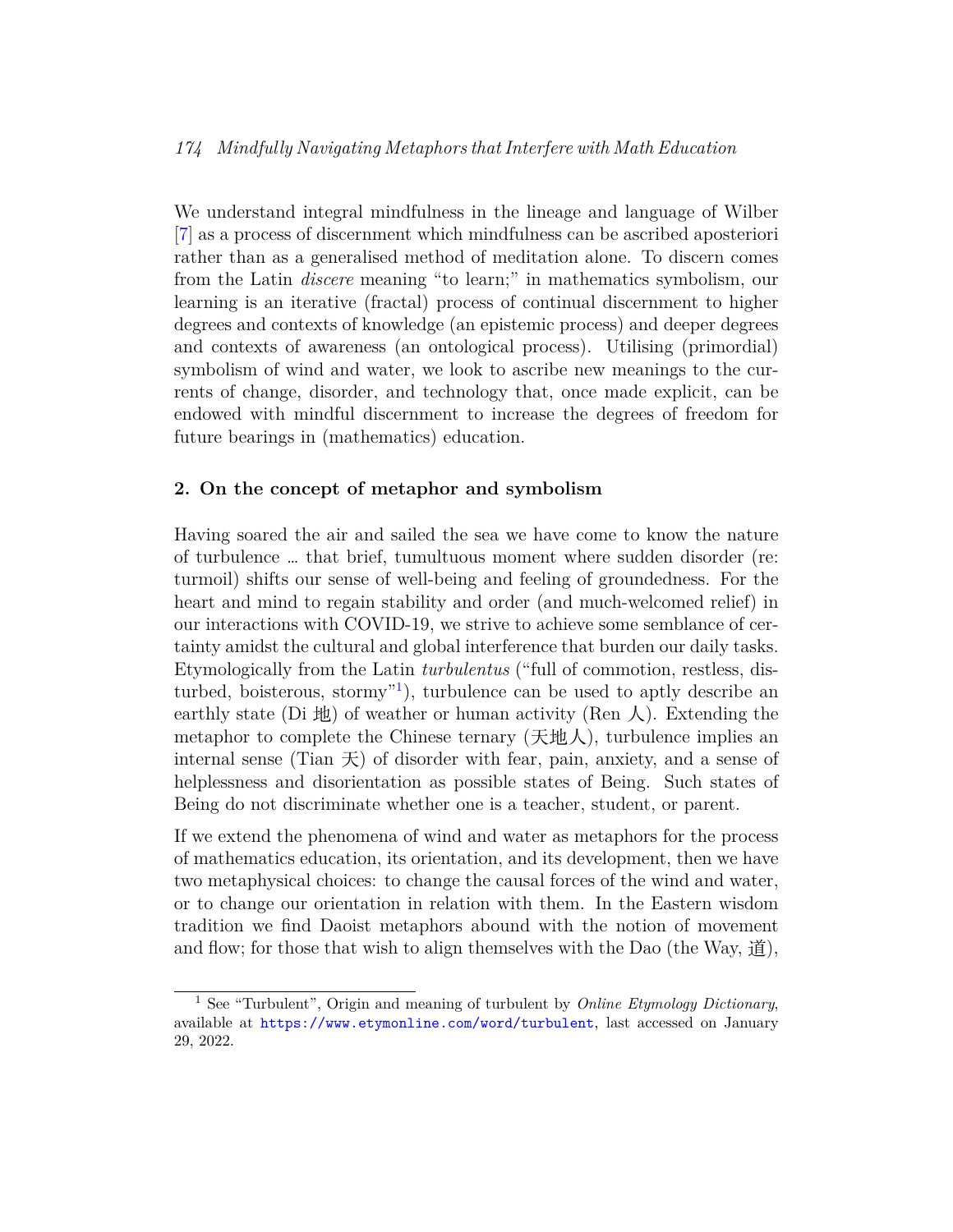the teaching is simple yet profound: adjust our sails to move with Nature. In other words, resistance lies within. The time of COVID-19 offers unparalleled opportunity for introspection amidst our shared turmoil. Therefore, we wish to transpose such Eastern wisdom in a Westernised context of mathematics teaching — concerning change, disorder, and technology.

#### **3. On the concept of change**

Our tendency or proclivity (bound to our propriospect, enacted structural coupling, or karma) toward certainty — and metaphors thereof — tends to be within the scientific and rational milieu of thinking *sub specie æternitatis*[2](#page-4-0) [[3\]](#page-7-2). In other words, we tend to hold onto the ephemeral as real and (paradoxically) unchanging. We tend, moreover, to shift toward absolutes and decontextualised thinking. Such a perspective — pervading all disciplines — arguably affects mathematics teaching and learning to a high degree as a discipline of logical operators, causality, repeatability, reproducibility, and so on. These qualifiers triangulate to the simple idea of the unchanging  $-$  and why should mathematics teaching be conceptualised differently? In recent decades, however, the mathematics of complexity has shifted mathematics toward normalcy of chaos, fractals, iterations, evolutionary processes, non-linearity, indeterminacy, and unpredictability [\[2\]](#page-7-3); in effect, to metaphors of change. To answer our own question, mathematics teaching can embrace metaphors qualifying change too — and what better circumstance than COVID-19 to do so?

In Ancient Greek philosophy two varying relationships governed change: the river of Heraclitus ("No one steps into the same river twice") of the lived phenomenal world and the metaphysical "unmoved mover" of Plato. At the onset of 17th-century Modernity, these ideals collapsed to produce material knowledge — thereby certainty — in a timeless and decontextualised manner without the richly interwoven and interpreted tapestry of a complex, iterative historical process [[3\]](#page-7-2). A humanist approach would "suspend judgment about matters of general theory [to] concentrate on accumulating a rich perspective ... in our actual experience"  $[6, \text{ page } 27]$  $[6, \text{ page } 27]$  $[6, \text{ page } 27]$ ; and with the advent of complexity science: what is certain is the uncertain [[2\]](#page-7-3).

<span id="page-4-0"></span><sup>2</sup> A Latin phrase meaning "under the aspect of eternity" with Scholastic usage that percolated into scientific thought.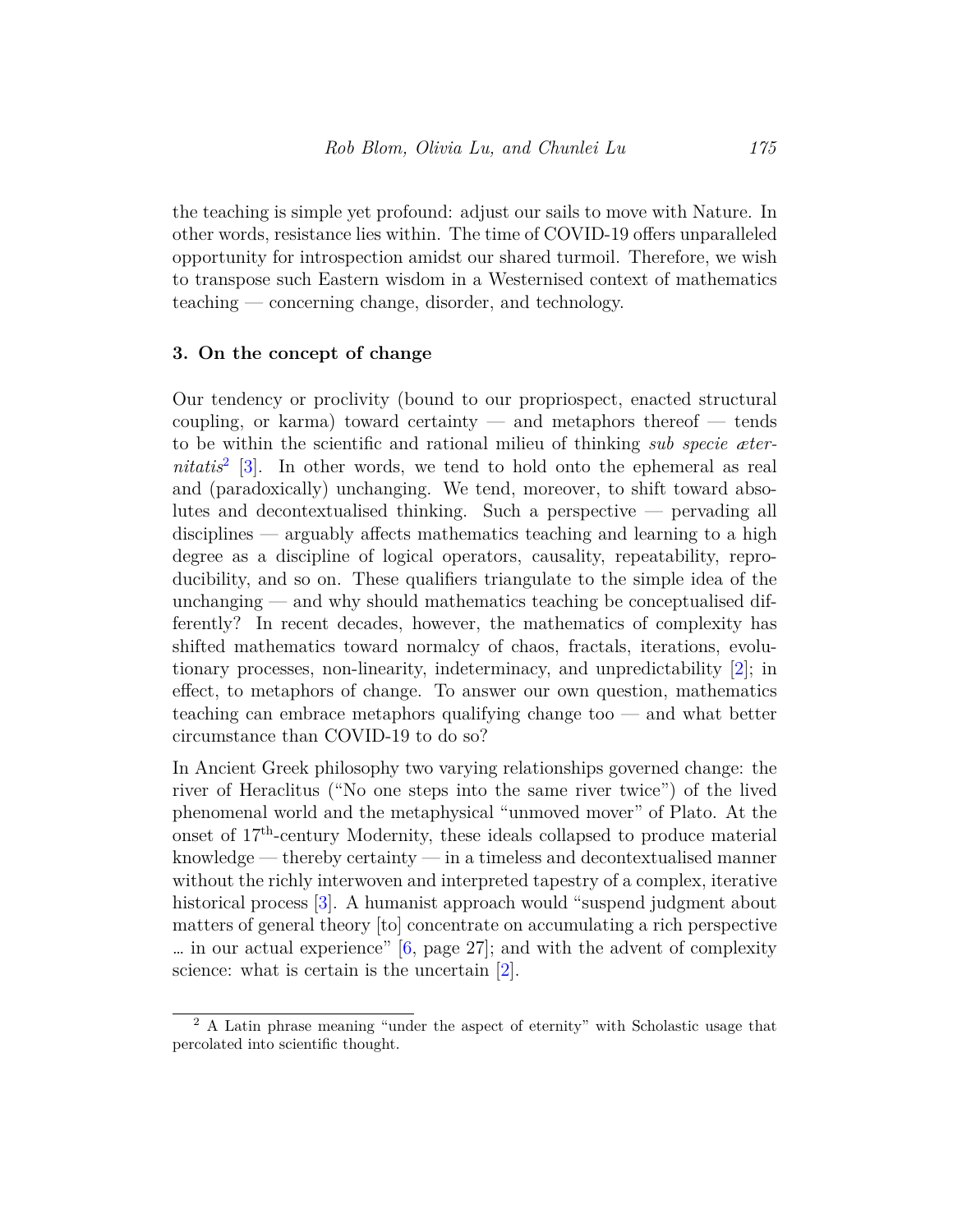## *176 Mindfully Navigating Metaphors that Interfere with Math Education*

The Eastern wisdom story of the Farmer's Son<sup>[3](#page-5-0)</sup> reflects our intended meaning here. Rather than succumb to decontextualised and mindless thinking, sustained mindfulness practice provides the opportunity to rise above the context of *sub specie æternitatis* to taste the wisdom of the Dao. As students, teachers, and researchers of mathematics and mathematics education, we can accept that change is inevitable, and we can rely on our own intention(s) and consciousness(es) to rise above the circumstances (of apparent disorder and turmoil) to help students create space for mathematics learning using alternative methodologies of engagement. We leave suggestions of engagement to the creative hands, heart, and head of the individual.

## **4. On the concept of disorder**

The famous maxim *ordo ab chao* ("order from chaos") took on renewed meaning with research on dissipative structures by chemist and Nobel Laureate Ilya Prigogine. Order and chaos become wedded as two complementary sides of the same coin, where relative chaos allows for the transcendence of emergent restructuring into creative and novel opportunities. In short, without chaos there would be no order, no novelty, and no evolution.

Industrial metaphors of 'order' such as uniformity, linearity, standardisations, and so on, are perceived as *disorder* in ecological education discourse. Thus, the Eurocentric rhetoric of order/disorder with respect to nature can be upgraded to chaos/order respectively: a non-trivial difference which distinguishes a monoculture from a permaculture respectively. An example we often use is pulling dandelions to 'control' a weedless, thereby uniform and orderly, garden which generates more dandelions, rather than perceiving the dandelions' intrinsic interconnectedness to soil and life. By recognising a perceptual disorder as order-in-chaos, we can breathe again, to navigate and investigate alternative ways of thinking, feeling, and acting as regards our mathematics didactic strategies.

<span id="page-5-0"></span><sup>3</sup>See *Eastern Wisdom, Modern Life* by Western Zen philosopher Alan Watts; alternatively check out [https://en.wikipedia.org/wiki/The\\_old\\_man\\_lost\\_his\\_horse](https://en.wikipedia.org/wiki/The_old_man_lost_his_horse).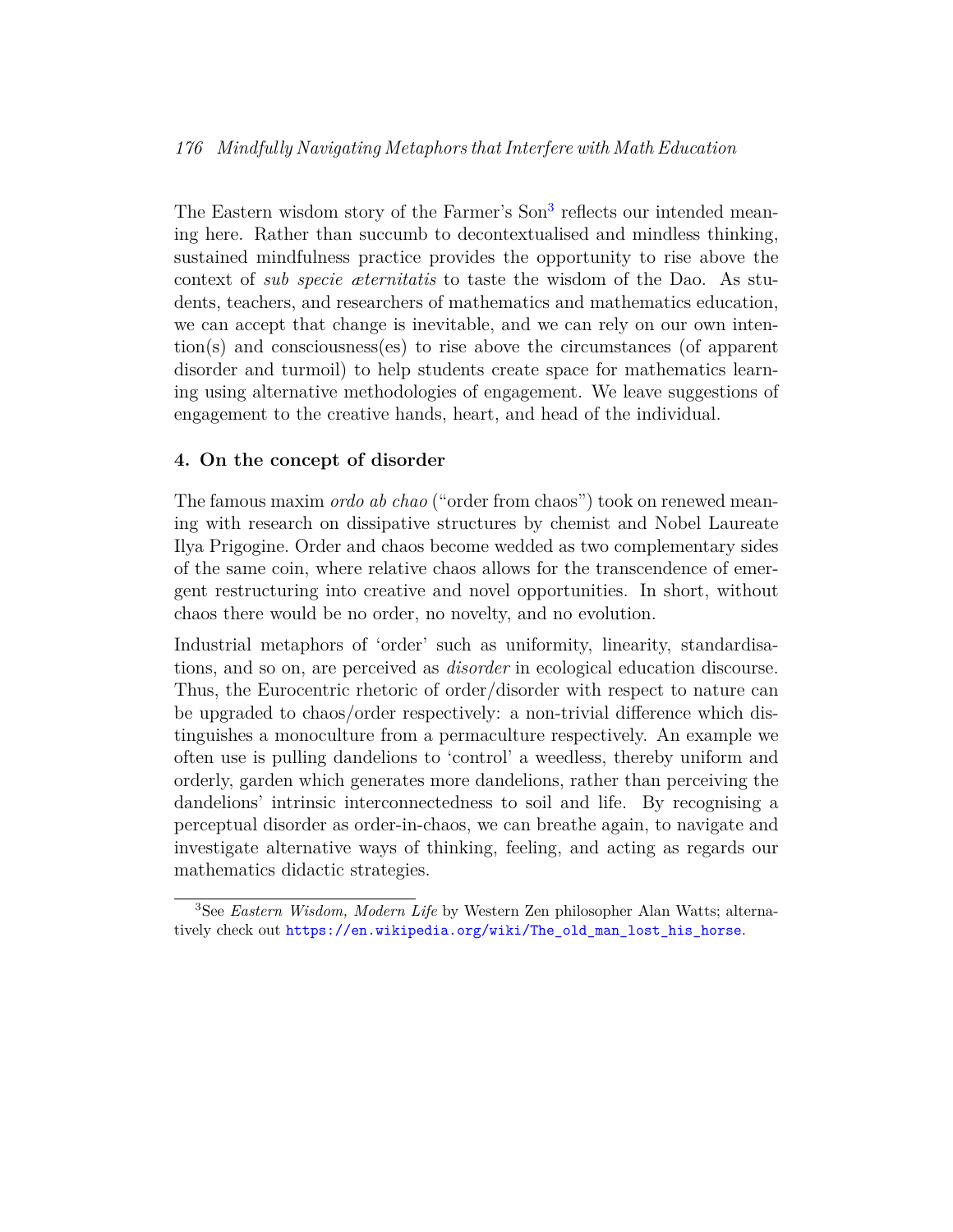## **5. On the role of technology**

Through the lens of ecological educational theory, long wary of the technological encroachment, $4$  a mass migration to online education is perhaps the final limit or final straw of the ongoing process of the mechanisation of education. Such a limit can be envisioned as the passage from vocation to form in relation to teacher development [[5](#page-7-5)]. From a metaphysical perspective, teachers that function to perform the mere transference of information — a positivist and industrial utopia — reveal a future where the notion of an educator becomes purely quantitative and fictitious. We say quantitative as the educator becomes an interchangeable and disqualified unit; we say fictitious to underpin the notion of technological subservience:

the machine is in a sense the opposite of the tool, and is in no way a "perfected tool" as many imagine, for the tool is in a sense a "prolongation" of the man [sic] himself, whereas the machine reduces the man to being no more than its servant; and, if it was true to say that 'the tool engenders the craft' it is no less true that the machine kills it.  $[4, \text{page } 60]$ 

We acknowledge the impossibility of a one-sided situation. For instance, given that technology and mathematics form a mutual relationship, we hope technology becomes purposeful in terms of its potential use to augment knowledge and didactic quality. A digital environment is a staggering feat for humanity, and we can employ technology appropriately as a tool that best serves our highest educational ideals in mathematics.

## **6. Recap**

Allowing mindfulness to penetrate the daily interactions of our phenomenal lives is the main tool to suspend judgment and bring awareness to our circumstances amidst the interference patterns of COVID-19. Metaphors of wind and water are understood as symbols which guide us through our shared turmoil. Chaos allows us to cultivate order — within — and orient our daily interactions (and stress) through our changing, technological conditions.

<span id="page-6-0"></span><sup>4</sup> Already in the 1950s educational theorists bemoaned the introduction of the VHS into regular classroom activity. See Ken Weber's *The Teacher is Key*.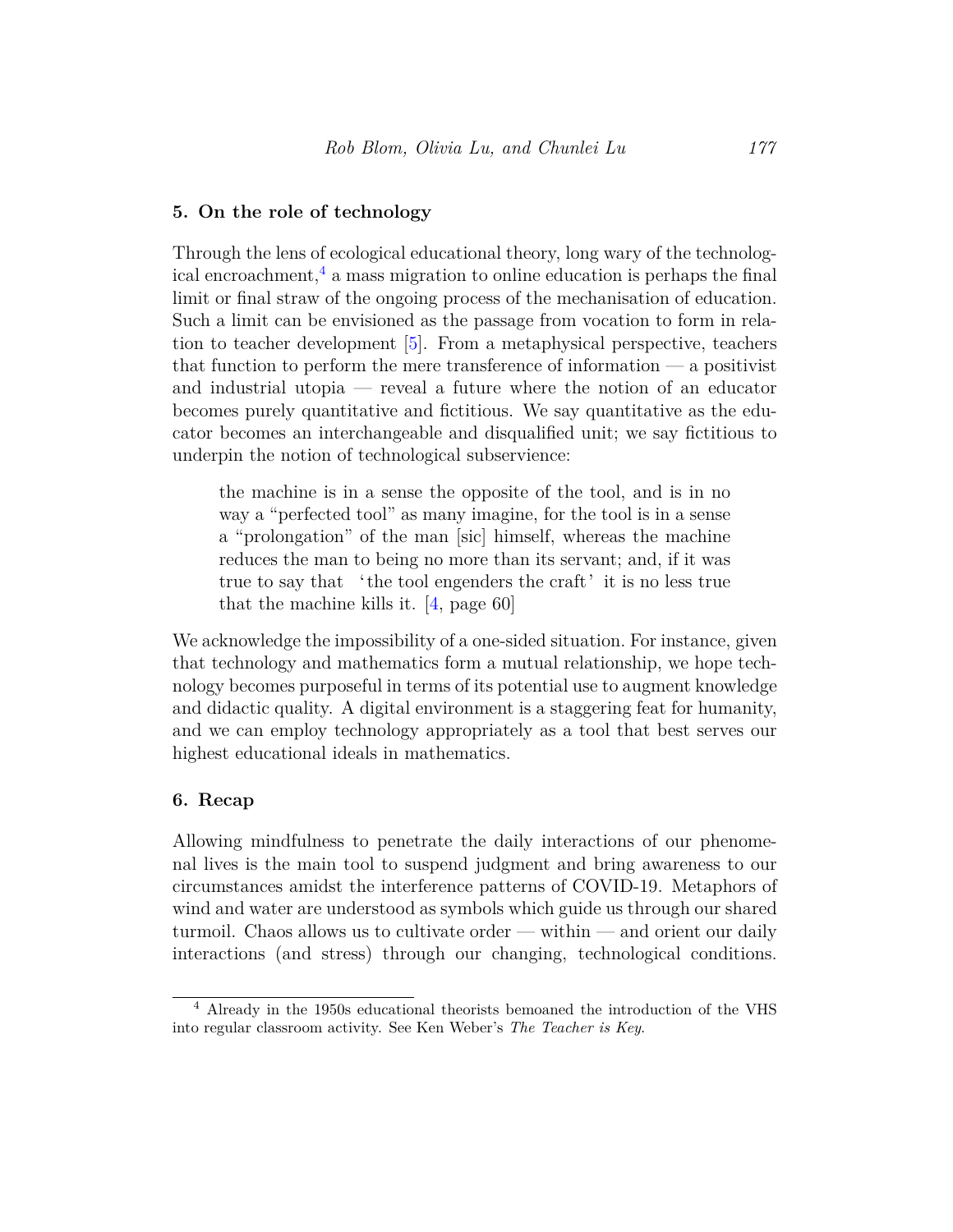We hope our quality of discernment further opens the space of didactic opportunities toward an integrated (aperspectival) and global culture of mathematics education.

## **References**

- <span id="page-7-0"></span>[1] Rob Blom & Chunlei Lu, "Contextualising postmodernity in daoist symbolism: Toward a mindful education embracing eastern wisdom," *Educational Philosophy and Theory*, Volume **48** Issue 12 (2016), pages 1266– 1283. doi:[10.1080/00131857.2016.1190266](http://dx.doi.org/10.1080/00131857.2016.1190266)
- <span id="page-7-3"></span>[2] Fritjof Capra, *The Web of Life: A New Scientific Understanding of Living Systems*, Anchor, New York, 1997.
- <span id="page-7-2"></span>[3] Paul Feyerabend, *Against Method*, fourth edition, Verso, Brooklyn, NY, 2010.
- <span id="page-7-6"></span>[4] René Guénon, *The Reign of Quantity and the Signs of the Times* (translated from the French by L. Northbourne), Sophia Perennis,Hillsdale, NY, 2004.
- <span id="page-7-5"></span>[5] Jonathan Neufeld, *Redefining Teacher Development*, Routledge, New York, 2009.
- <span id="page-7-4"></span>[6] Stephen Toulmin, *Cosmopolis: The Hidden Agenda of Modernity*, The University of Chicago Press, Chicago, 1990.
- <span id="page-7-1"></span>[7] Ken Wilber, *Integral Meditation: Mindfulness as a Path to Grow Up, Wake Up, and Show Up in Your Life*, Shambhala, Boulder, CO, 2016.

#### **Author bios:**

**Rob Blom** (<https://orcid.org/0000-0003-0343-2549>) holds a B.Math in mathematical physics from the University of Waterloo and a MEd in Education from Brock University in Canada. He is currently completing doctoral studies at Brock University with a focus on combining perennial thought, integral theory, mindfulness, and non-Aristotelian logic in teacher development. His personal interests include teaching, permaculture, meditation, and coaching. His academic interests include complexity theory, deep ecology, mindfulness, and metaphysics. He applies his studies as the director at wiseOak Institute.